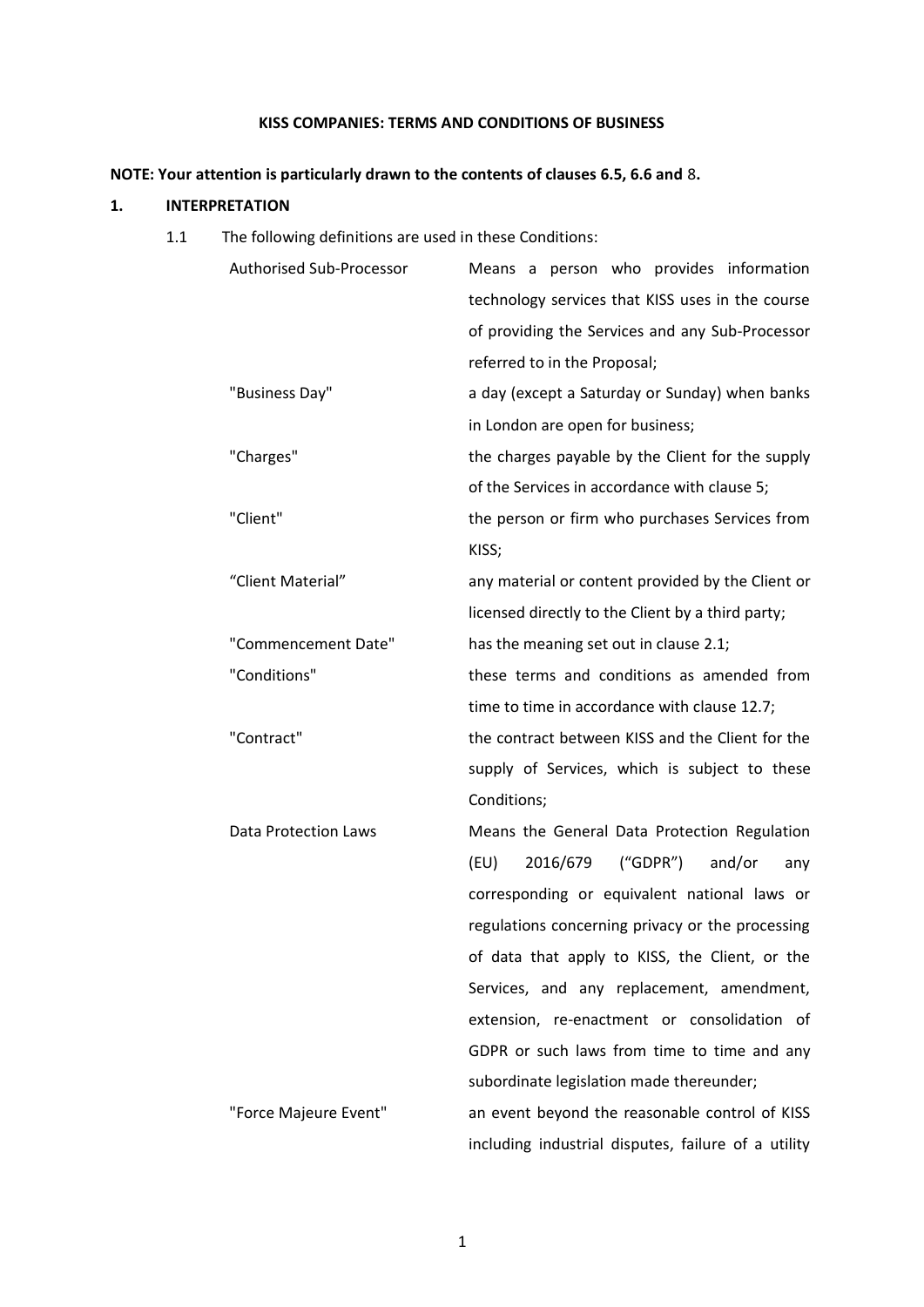service or transport network, computer failure, failure of a communications network, war, riot, civil commotion, malicious damage, compliance with any law, regulation or, accident, breakdown of plant or machinery, act of God, fire, flood, storm or default of suppliers or subcontractors; "Intellectual Property Rights" all patents, copyright and related rights, trade marks, service marks, trade, business and domain names, rights in goodwill or to sue for passing off, rights in designs, moral rights, rights in confidential information and any other intellectual property rights, in each case whether registered or unregistered and including all applications for and renewals or extensions of such rights, and all similar or equivalent rights or forms of protection in any part of the world; "IPR Arising" all Intellectual Property Rights in or arising in connection with the Services, including in any Software or Site, or which are contained in the KISS Materials (except Intellectual Property Rights in any Client Material); "KISS" the Supplier of the Services, being KISS Communications Limited, KISS PR Limited, KISS Digital Limited or any affiliated company as the

case may be, as set out in the Proposal;

Software and other ongoing services;

"KISS Materials" all materials, equipment, documents and other property which is supplied to the Client, including proposals, quotes, estimates, designs, artwork, reports, software (on any media) and training materials; "Ongoing Services" any Services set out in the Proposal in respect of which ongoing periodical payments are due to be made, including website hosting, licensing of

2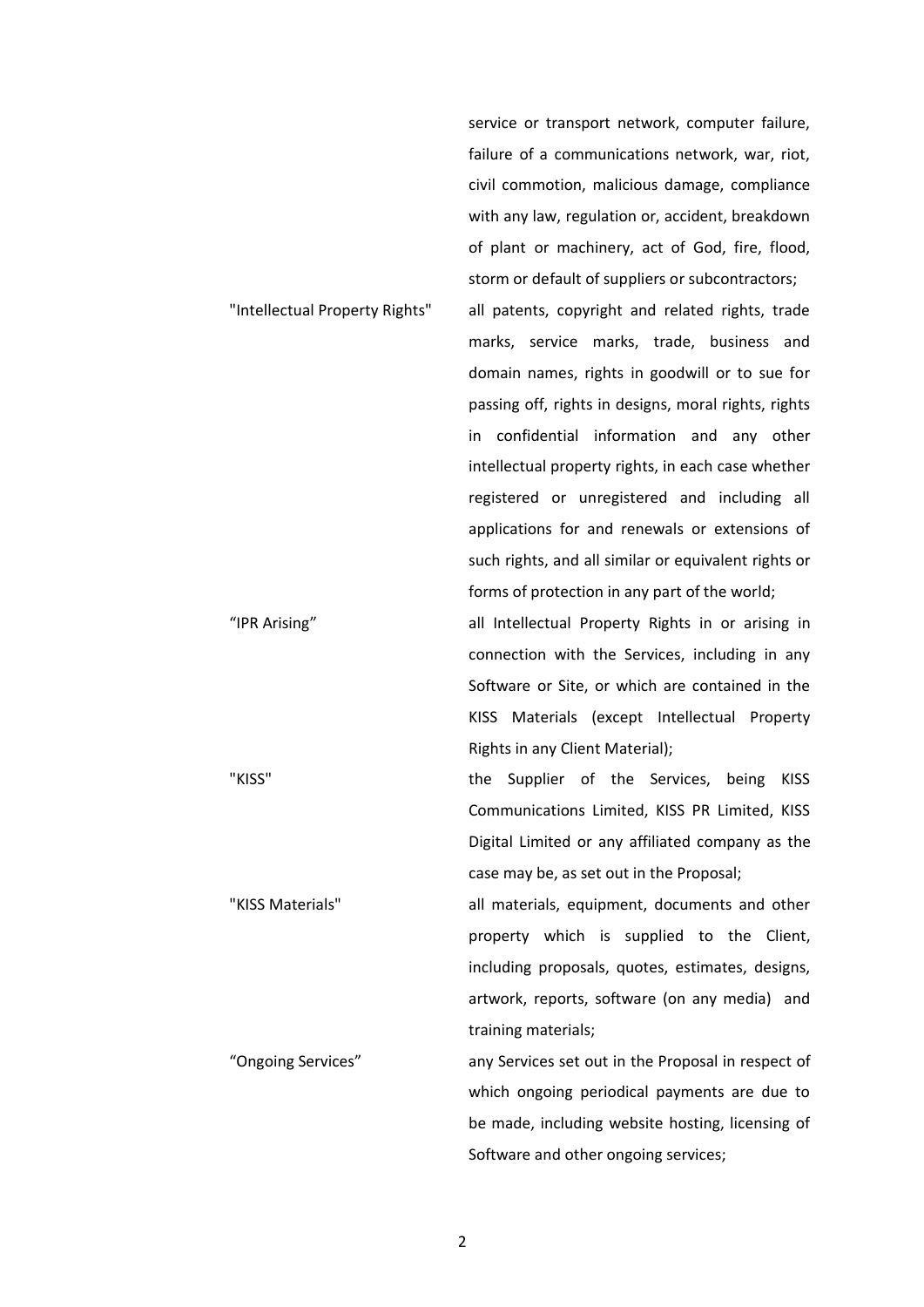| "Order"                         | the Client's written acceptance of the Proposal;    |
|---------------------------------|-----------------------------------------------------|
| "Proposal"                      | the Proposal headed as such describing the          |
|                                 | services provided in writing by KISS to the Client; |
| "Services"                      | the services to be supplied by KISS to the Client   |
|                                 | as set out in the Proposal;                         |
| "Site"                          | to the extent the Proposal contains website         |
|                                 | design and/or development services, a website       |
|                                 | to be designed and/or developed as part of the      |
|                                 | Services;                                           |
| "Site Release"                  | Release of the Site to the Client having been       |
|                                 | developed by KISS or, as the case may be,           |
|                                 | commencement of hosting of the operational          |
|                                 | Site by KISS;                                       |
| "Software"                      | any software or code stated in the Proposal to      |
|                                 | be supplied as part of the Services (including any  |
|                                 | updates or maintenance thereto agreed to be         |
|                                 | provided by KISS);                                  |
| and Organisational<br>Technical | means, taking into account the state of the art,    |
| <b>Measures</b>                 | the cost of implementation and the nature,          |
|                                 | scope, context and purpose of the processing the    |
|                                 | personal data as well as the risk of varying        |
|                                 | likelihood and severity of the rights and           |
|                                 | of natural persons, appropriate<br>freedoms         |
|                                 | technical and organisational measures to ensure     |
|                                 | for the personal data a level of security           |
|                                 | appropriate to the risk, including any special      |
|                                 | measures set out in the Proposal;                   |
| "Warranty Period"               | the period of 90 days from delivery of Software     |
|                                 | to the Client and/or Site Release as the case may   |
|                                 | be.                                                 |

# 1.2 In these Conditions, the following rules apply:

1.2.1 any phrase introduced by the terms **including**, **include**, **in particular** or any similar expression, shall be construed as illustrative and shall not limit the sense of the words preceding those terms; and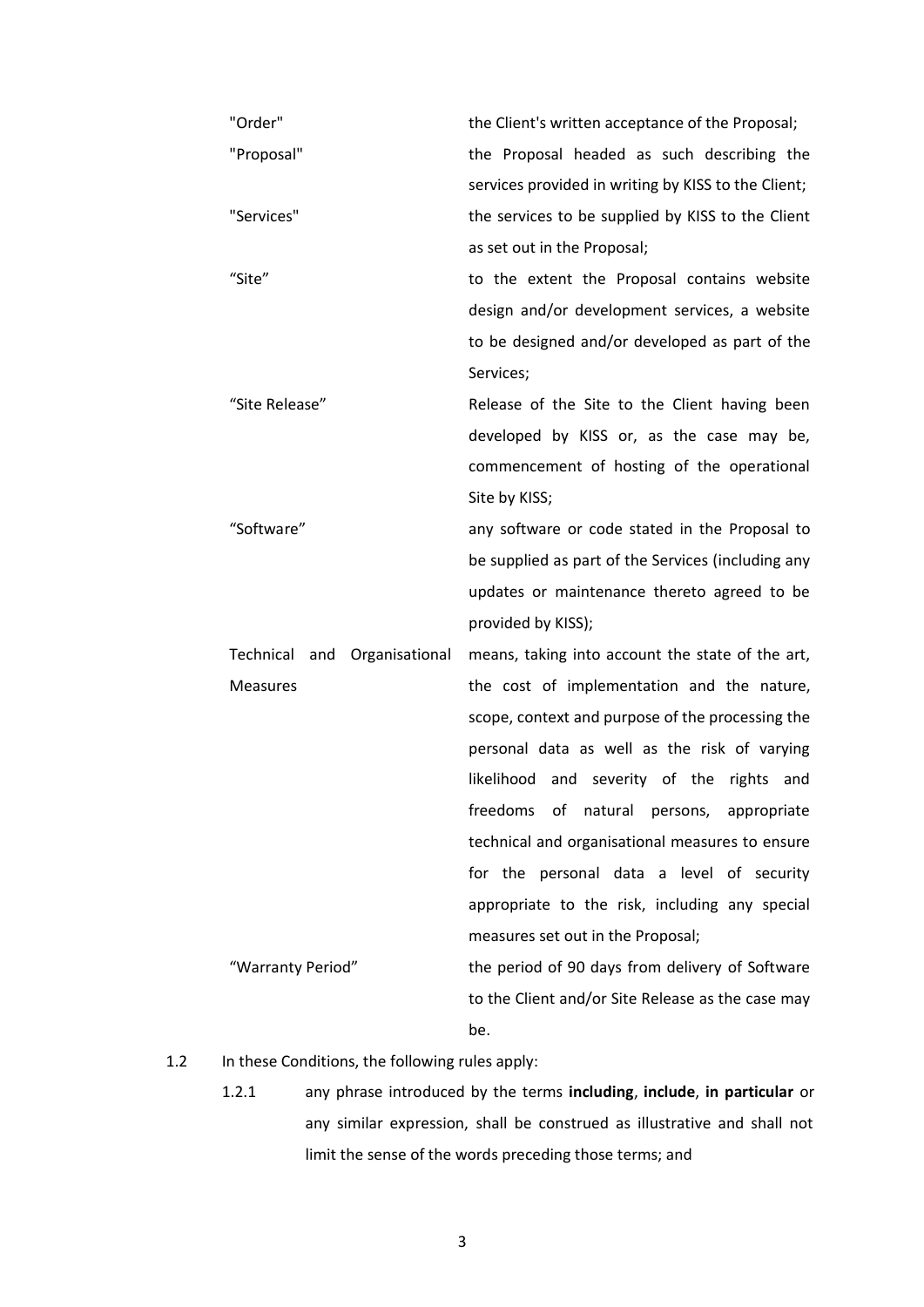<span id="page-3-0"></span>1.2.2 a reference to **writing** or **written** includes faxes and e-mails.

# **2. BASIS OF CONTRACT**

- 2.1 The Order constitutes an offer by the Client to buy Services in accordance with these Conditions. The Order is accepted when KISS issues a written acceptance of the Order, at which point the Contract comes into existence ("Commencement Date").
- 2.2 The Contract is the entire agreement between the parties. The Client acknowledges that it has not relied on any statement, promise or representation made or given by or on behalf of KISS which is not contained in the Proposal or these Conditions.
- 2.3 Any descriptions or illustrations supplied by KISS are for the purpose of giving an approximate idea of the Services they described, and are not part of the Contract.
- 2.4 These Conditions apply to the Contract to the exclusion of any other terms that the Client seeks to impose or incorporate, or which may otherwise be implied.
- 2.5 The Proposal does not constitute an offer, and is only valid for a period of 20 Business Days from its date of issue.
- 2.6 In dealing with third parties KISS acts as principal and not agent for the Client.
- 2.7 In relation to any pitch or bid activity, and in return for KISS participating in that activity, the prospective Client agrees that clauses 6.1, 6.2, 6.3 and 7 below shall apply with immediate effect whether or not an Order is placed or a Contract comes into force. No licence in respect of IPR Arising is granted by KISS in the meantime.

## **3. SUPPLY OF SERVICES**

- 3.1 KISS shall supply the Services to the Client in accordance with the Proposal in all material respects.
- 3.2 KISS shall use all reasonable endeavours to meet any performance dates specified in the Proposal, but any such dates shall be estimates only and time is not of the essence for performance of the Services.
- 3.3 KISS shall have the right to make any changes to the Services which are necessary to comply with any applicable law or safety requirement, or which do not materially affect the nature or quality of the Services.
- <span id="page-3-1"></span>3.4 Any changes to the Services or the Proposal which are agreed between KISS and the Client shall be recorded in a new Proposal and a new Order, to which clauses 2.1 and 2.5 above will apply, and shall not otherwise be valid. KISS will not be obliged to agree to any changes to the Proposal and the Client acknowledges that agreement of a change may have a consequent impact on charges and/or delivery times.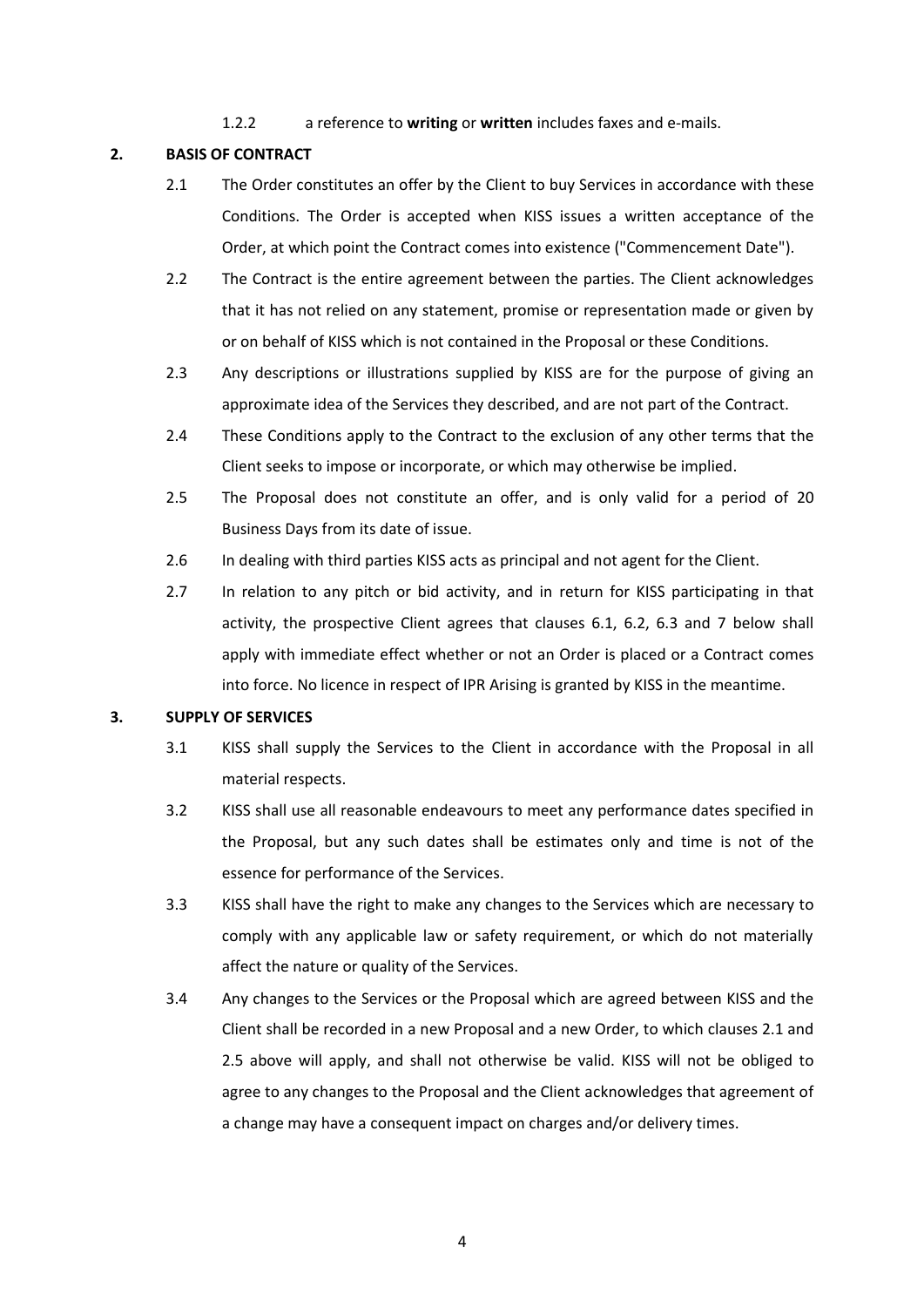3.5 Use of Software may be subject to an annual charge which is set out in the Proposal. KISS shall not be obliged to provide any updates or maintenance in respect of any Software except to the extent expressly stated in the Proposal.

## **4. CLIENT'S OBLIGATIONS**

- 4.1 The Client shall:
	- 4.1.1 co-operate with KISS in all matters relating to the Services;
	- 4.1.2 provide KISS with such information and materials as KISS may reasonably require in order to supply the Services, and ensure that such information is accurate in all material respects;
	- 4.1.3 promptly approve and/or give comments on content and material sent to the Client for review;
	- 4.1.4 obtain and maintain all necessary licences, permissions and consents which may be required before the date on which the Services are to start;
	- 4.1.5 comply with all applicable laws and regulatory requirements and applicable codes of practice in making use of the Services, the Software and the KISS Materials and in operating the Site;
	- 4.1.6 maintain the confidentiality and security of its internet account;
	- 4.1.7 ensure the Client Material and any other content or material issued or approved by the Client or contained on or linked to the Site is complete and accurate, does not infringe any law, regulatory requirement or code of practice or the rights of any third party, and is not threatening, blasphemous, obscene, pornographic, seditious, offensive, or liable to incite racial hatred or acts of terrorism;
	- 4.1.8 keep and maintain all KISS Materials at the Client's premises in safe custody at its own risk, maintain KISS Materials in good condition until returned to KISS, and not dispose of or use KISS Materials other than in accordance with KISS's written instructions or authorisation;
	- 4.1.9 permit KISS to be named on the Site as designer and/or host of the Site (as the case may be) in such form as KISS reasonably requires;
	- 4.1.10 not, directly or indirectly, solicit the employment of any of KISS's staff or subcontractors involved in performing the Services either during that involvement or within 6 months after their involvement is complete; and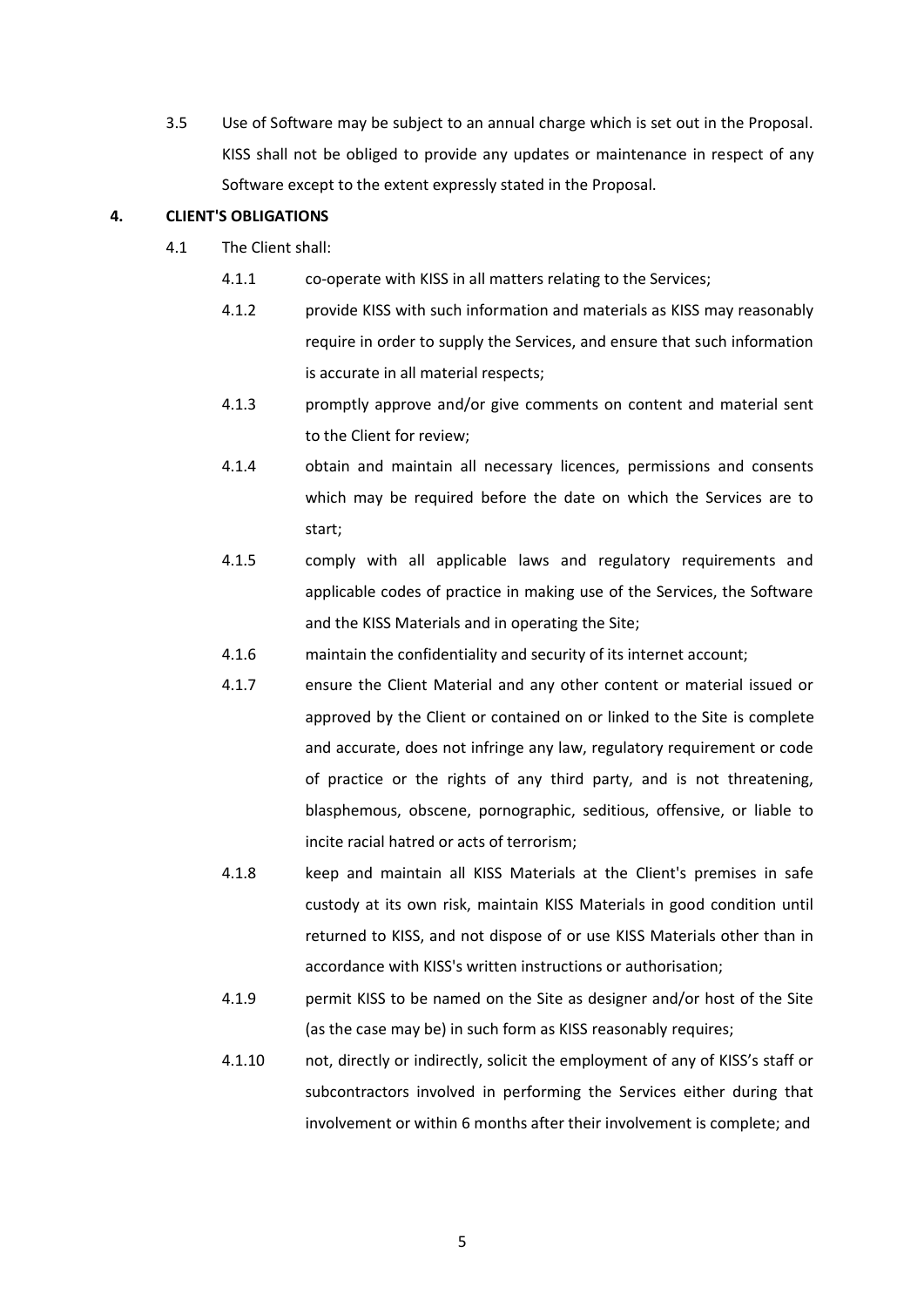- 4.1.11 except to the extent arising from KISS's negligence or wilful default, and to the extent such indemnity is prohibited by law, indemnify KISS for any loss, damage, claims, cost or expense suffered as a consequence of the performance of its Services (whether before or after termination of the Contract), including as a result of (i) any Client Material or any other content or material issued or approved by the Client or which is contained on or linked to the Site or which is posted on any social media on the Client's behalf infringing any law, regulatory requirement or code of practice or the rights of any third party or (ii) any other breach of the contract by the Client.
- 4.2 In the event that the Client employs any of KISS's employees in breach of clause 4.1.10, the Client shall on demand pay to KISS liquidated damages equal to 6 months' gross salary of the employee in question. The parties confirm that the sum stated above is a genuine pre-estimate of KISS's loss.

### <span id="page-5-0"></span>**5. CHARGES AND PAYMENT**

- 5.1 The Charges for the Services and any payment instalments shall be as set out in the Proposal. KISS shall also be entitled to charge the Client for any expenses reasonably incurred in connection with the Services including, but not limited to, travelling expenses, hotel costs, subsistence and any associated expenses, and for the cost of any materials, and for the cost of any media space, whether print, electronic or broadcast.
- 5.2 Unless otherwise specified in the Proposal, KISS shall invoice the Client monthly in arrears according to the proportion of the Services which are complete. Ongoing Services will be invoiced monthly in advance.
- 5.3 The Client shall pay each invoice submitted by KISS within 30 days of the date of the invoice.
- 5.4 All amounts payable by the Client are subject to the addition of applicable VAT.
- 5.5 The Client shall pay all amounts due under the Contract in full without any set-off, deduction or withholding except as required by law.
- 5.6 KISS reserves the right to withhold release of the Site, or commencement of hosting of the Site, or licensing of Software, until such time as all invoices in respect of website or Software development (as the case may be) have been paid in full.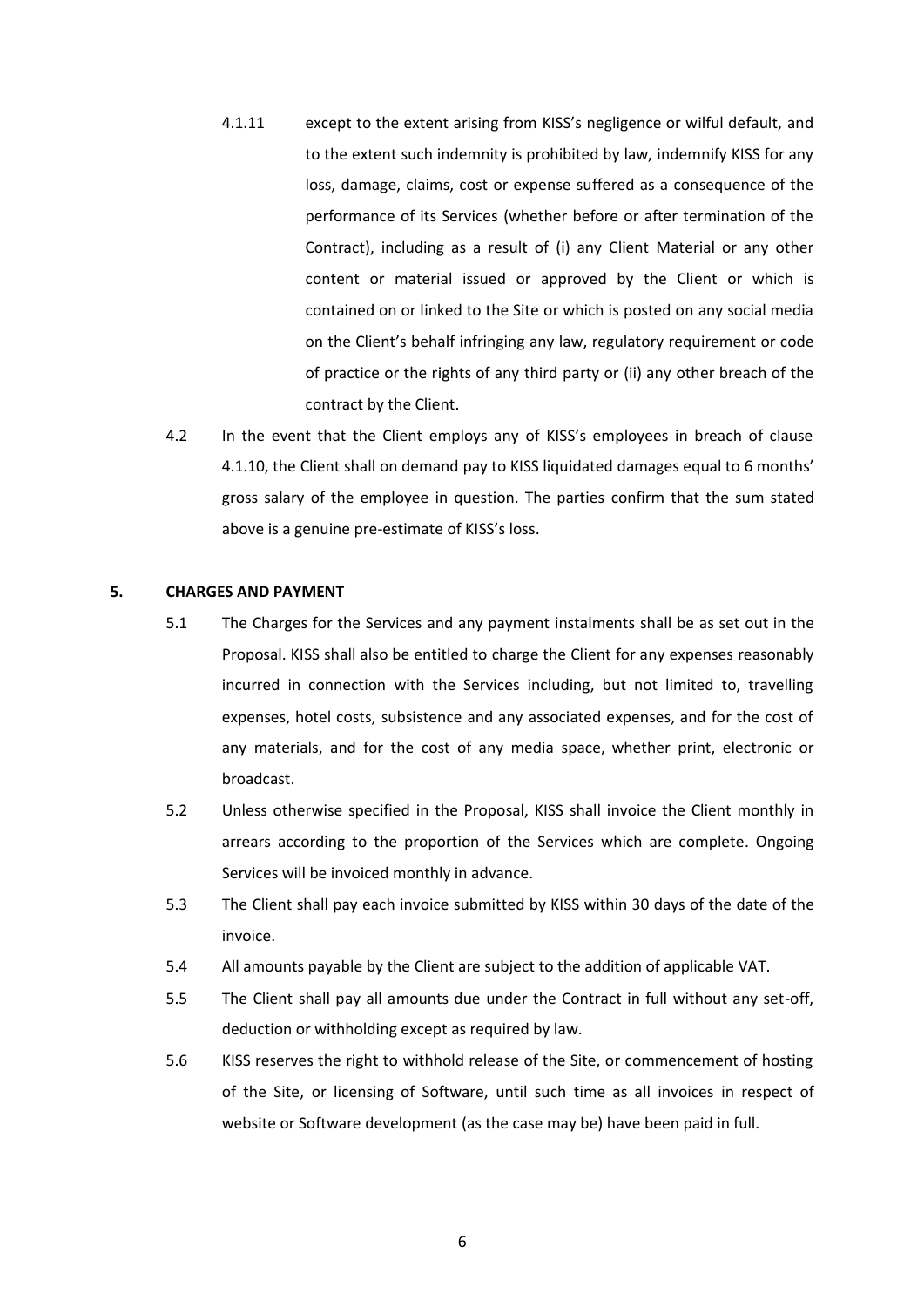- 5.7 Without limiting any other right or remedy of KISS, the Client will pay interest on any overdue payment at the rate of 4 per cent per annum above the Bank of England rate then current on a daily basis from the due date until the date of actual payment, whether before or after judgment.
- 5.8 KISS may increase its charges for any Ongoing Service by giving the Client not less than three months' notice to expire no earlier than the anniversary of commencement of the relevant Ongoing Service.

#### **6. OWNERSHIP AND INTELLECTUAL PROPERTY RIGHTS**

- 6.1 All IPR Arising shall be owned by KISS.
- 6.2 The Client acknowledges that, in respect of any third party Intellectual Property Rights, the Client's use of any such Intellectual Property Rights is conditional on KISS obtaining a written licence from the relevant licensor on such terms as will entitle KISS to license such rights to the Client. The Client shall comply with the terms of any such licence.
- 6.3 All KISS Materials are the exclusive property of KISS, unless and until title is agreed specifically in writing to be transferred to Client. Until they have been returned to KISS, the Client shall be solely responsible for the safe keeping of the KISS Materials at the Client's sole risk and the Client will not use the KISS Materials for any purpose unless and until permitted by clauses 6.4 or 6.5.
- 6.4 The Client shall use the Software only in object code form for the purpose of processing the Client's data for normal business purposes, subject to any restrictions (including number of users) set out in the Proposal. The Client shall not, except to the extent obliged to be permitted by law, copy (except for backup purposes), develop, modify, adapt, alter, reverse engineer, decompile, disassemble or make error corrections to the Software or attempt to do so.
- **6.5 Subject to clauses 5.6, 6.2, 6.3 and 6.4 above, KISS licenses the Client to use the KISS Materials, the Software, the Site and the IPR Arising on a non-exclusive basis to such extent as is necessary to enable the Client to make reasonable use of the KISS Materials and the Services only for the purposes, on the media and in the locations specifically set out in the Proposal. The Client shall not be entitled to assign the licence set out above or to grant any sub-licences.**
- **6.6 KISS may, in its absolute discretion, agree to extend the scope and/or terms of the licence in clause 6.5 in return for such payment and/or other obligations as KISS may require. Any such agreement shall be subject to clause 11.7.**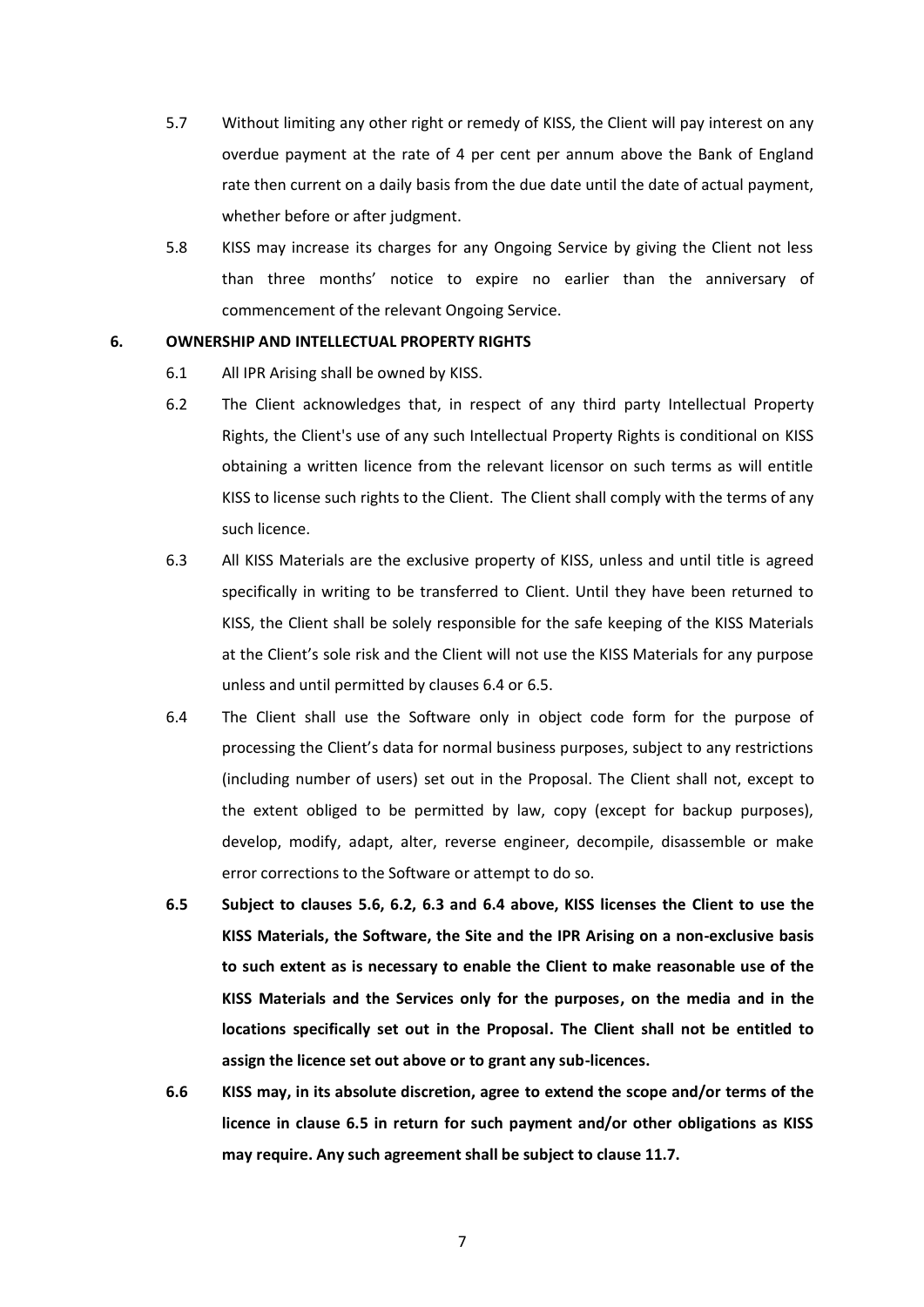### <span id="page-7-1"></span>**7. CONFIDENTIALITY**

- 7.1 The parties shall keep in strict confidence all technical or commercial know-how, specifications, inventions, processes or initiatives which are of a confidential nature and have been disclosed to the relevant party ("Receiving Party") by the other party ("Disclosing Party"), its employees, agents or subcontractors, and any other confidential information concerning the Disclosing Party's business or its products or its services which the Receiving Party may obtain.
- 7.2 The Receiving Party shall restrict disclosure of such confidential information to such of its employees, agents or subcontractors as need to know it for the purpose of discharging the Receiving Party's obligations under the Contract, and shall ensure that such employees, agents or subcontractors are subject to obligations of confidentiality corresponding to those which bind the Receiving Party.
- 7.3 KISS may, however, disclose the identity of the Client and brief details of the Services for its own marketing purposes.
- 7.4 This clause [7](#page-7-1) shall survive termination of the Contract.

## <span id="page-7-0"></span>**8. DATA PROTECTION**

- 8.1 In this clause [8](#page-7-0) "controller", "data subject", "personal data", "processing" and its related terms, and "processor" have the same meaning as they do in the Data Protection Laws.
- 8.2 Each party shall process any personal data connected with the Services in compliance with its obligations under Data Protection Laws.
- 8.3 Each party shall process the types of personal data about the categories of data subjects referred to in the Proposal for the duration of the Contract in the ways and for the purposes referred to in the Proposal.
- <span id="page-7-2"></span>8.4 The Client warrants, represents and undertakes, that in connection with any personal data that KISS is required to process on the Client's behalf or that the Client provides to KISS to process as data controller in connection with the Services the Client has complied and shall comply in all respects with Data Protection Laws, and it has ensured and shall ensure that all of the required fair processing information is provided to, and all necessary consents are obtained from, data subjects in relation to KISS's processing of that data in connection with the Services.
- 8.5 Each party shall, in relation to any personal data that the other provides to it to process as data controller: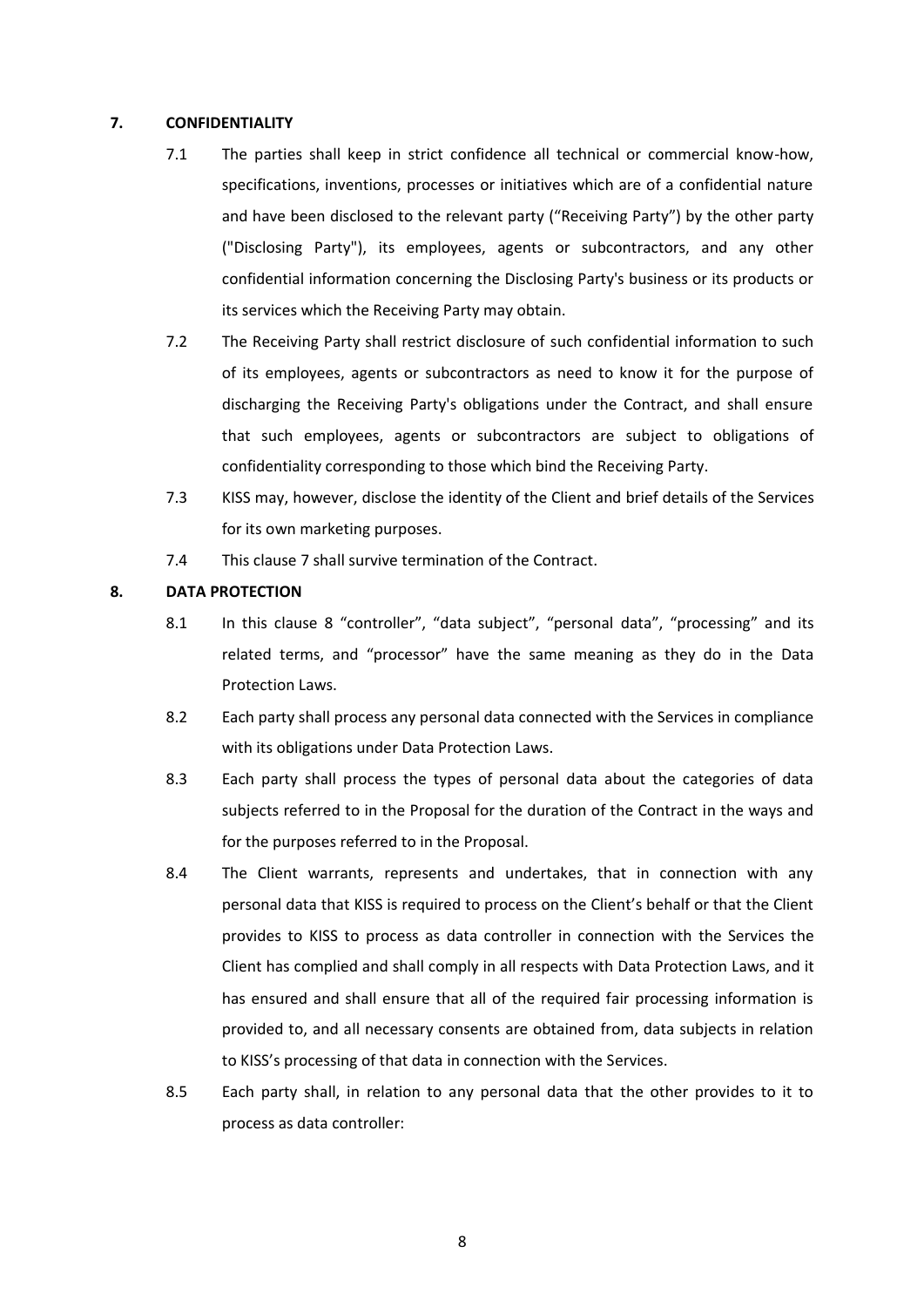- 8.5.1 implement and maintain, at its cost and expense, the Technical and Organisational Measures;
- 8.5.2 only process the personal data for the purposes referred to in the Proposal, or otherwise agreed in writing.
- 8.6 Clauses [8.7](#page-8-0) to [8.20](#page-10-0) only apply to personal data that KISS processes as a data processor on the Client's behalf.
- <span id="page-8-0"></span>8.7 KISS shall (and shall take steps to ensure each person acting under its authority shall) process the personal data only on and in accordance with the Client's documented instructions as set out in the Proposal and any new Proposal prepared under clause [3.4,](#page-3-1) (the "Processing Instructions"), except where applicable law requires otherwise.
- 8.8 The Client warrants, represents and undertakes that all instructions given by it to KISS in respect of the personal data shall at all times be in accordance with Data Protection Laws.
- 8.9 If applicable law requires KISS to process the personal data other than in accordance with the Processing Instructions, KISS shall notify the Client of any such requirement before processing the personal data in that way (unless applicable law prohibits KISS from providing that information).
- 8.10 KISS shall promptly inform the Client if KISS becomes aware of a Processing Instruction that, in KISS's opinion, infringes Data Protection Laws, provided that this does not relieve the Client of its responsibilities under clause [8.4,](#page-7-2) and that once KISS has informed the Client, KISS shall have no liability howsoever arising (whether in contract, tort (including negligence) or otherwise) for any losses, costs, expenses or liabilities arising from or in connection with any processing in accordance with those Processing Instructions, subject to clause 9.1.
- 8.11 In relation to the personal data, KISS shall implement and maintain, at its cost and expense, the Technical and Organisational Measures.
- 8.12 KISS shall not engage any person to carry out sub-processing of the personal data (a "Sub-Processor") without the Client's written authorisation of that specific Sub-Processor (such authorisation not to be unreasonably withheld, conditioned or delayed) provided that the Client authorises the appointment of the Authorised Sub-Processors .
- 8.13 KISS shall:
	- 8.13.1 prior to the relevant Sub-Processor carrying out any processing activities in respect of the personal data, appoint each Sub-Processor under a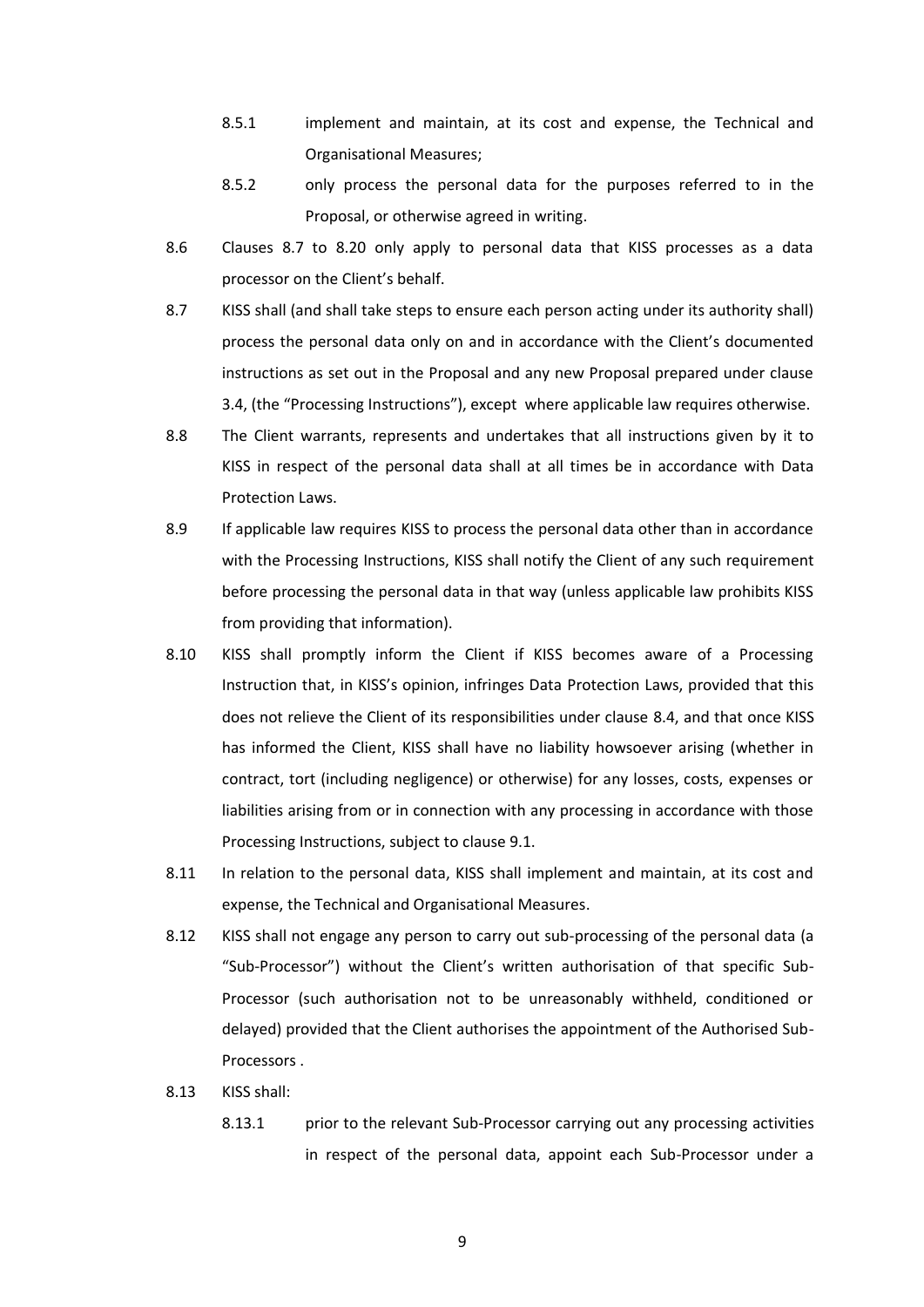written contract containing materially the same obligations as this clause [8](#page-7-0) that is enforceable by KISS;

- 8.13.2 ensure each such Sub-Processor complies with all such obligations; and
- 8.13.3 remain fully liable for all the acts and omissions of each Sub-Processor as if they were its own.
- 8.14 KISS shall ensure that all persons authorised by it (or by any Sub-Processor) to process the personal data are subject to a binding obligation to keep the personal data confidential (except where disclosure is required in accordance with law, in which case KISS shall, where practicable and not prohibited by law, notify the Client of any such requirement before such disclosure).
- 8.15 The Client agrees that KISS may transfer the personal data to countries outside the European Economic Area (EEA) for the purpose of providing the Services in accordance with any applicable conditions for transfers of personal data under Data Protection Laws.
- 8.16 KISS shall, at the Client's written request, either delete or return all the personal data to the Client in such form as the Client reasonably requests within a reasonable time after the end of the provision of the relevant Services related to processing: (except to the extent that KISS's storage of any data is required by applicable law and, if so, KISS shall inform the Client of any such requirement).
- <span id="page-9-0"></span>8.17 In respect of any breach of security leading to the accidental or unlawful destruction, loss, alteration, unauthorised disclosure of, or access to, the personal data (a "Personal Data Breach") involving the personal data, KISS shall, without undue delay notify the Client of the Personal Data Breach and provide the Client with details of the Personal Data Breach.
- 8.18 KISS shall, taking into account the nature of the processing and the information available to it:
	- 8.18.1 implement and maintain reasonable measures to assist the Client to respond to requests by a data subject to exercise his rights under the Data Protection Laws relating to the personal data; and
	- 8.18.2 assist the Client in complying with the Client's obligations under Articles 32 to 36 of the GDPR, or equivalent provisions in the Data Protection Law.
- <span id="page-9-1"></span>8.19 KISS shall, in accordance with Data Protection Laws, make available to the Client such information as is reasonably necessary to demonstrate KISS's compliance with Data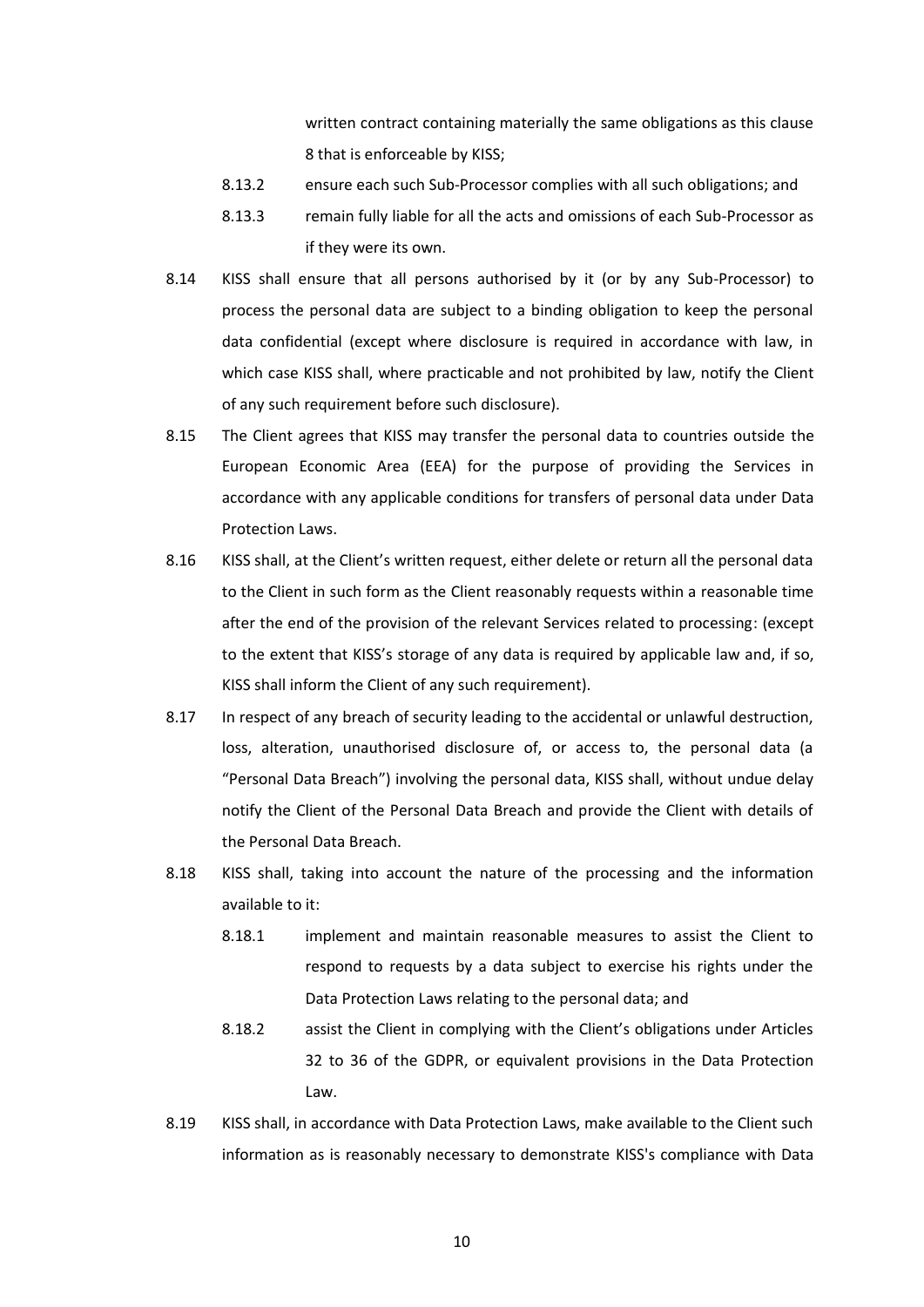Protection Laws in relation to the personal data, and allow for and contribute to audits, including inspections, by the Client (or another auditor mandated by the Client).

- <span id="page-10-0"></span>8.20 The Client shall pay KISS's charges for providing assistance or information or participation in audits under clauses [8.17](#page-9-0) to [8.19](#page-9-1) at KISS's then prevailing rates.
- 8.21 This clause [8](#page-7-0) shall survive termination of the Contract.

#### <span id="page-10-1"></span>**9. WARRANTIES AND LIABILITY**

- 9.1 Nothing in these Conditions shall limit or exclude KISS's liability for:
	- 9.1.1 death or personal injury caused by its negligence, or the negligence of its employees, agents or subcontractors;
	- 9.1.2 fraud or fraudulent misrepresentation; or
	- 9.1.3 any other liability which may not be excluded by law.
- 9.2 KISS warrants to the Client that the Services will be provided using reasonable care and skill.
- 9.3 KISS warrants that the Software and the Site (to the extent developed by KISS) will for the Warranty Period conform in all material respects to the specification set out in the Proposal. Subject to clause 8.4, if, within the Warranty Period, the Client notifies KISS in writing of any defect or fault in consequence of which the Software or the Site fails to conform in all material respects with that specification and in respect of which KISS is liable under these Conditions, KISS will, at its option, and as the Client's sole remedy:
	- 9.3.1 remedy the defect; or
	- 9.3.2 provide an appropriate partial refund of its charges (as reasonably determined by KISS); or
	- 9.3.3 in the event that the relevant Software or the Site (as the case may be) is as a consequence of the defect or fault substantially unusable, terminate the Client's licence to use the Software or Site (as the case may be) and refund all charges relating to the Software or Site in question against return of the Software and all KISS Materials related to the Software or Site and all copies thereof.
- 9.4 KISS shall not be liable under clause 8.3 in respect of any defect or fault caused by:
	- 9.4.1 any amendment of the Software by the Client or with its authority;
	- 9.4.2 any material or content supplied by the Client;
	- 9.4.3 any breach of contract by the Client; or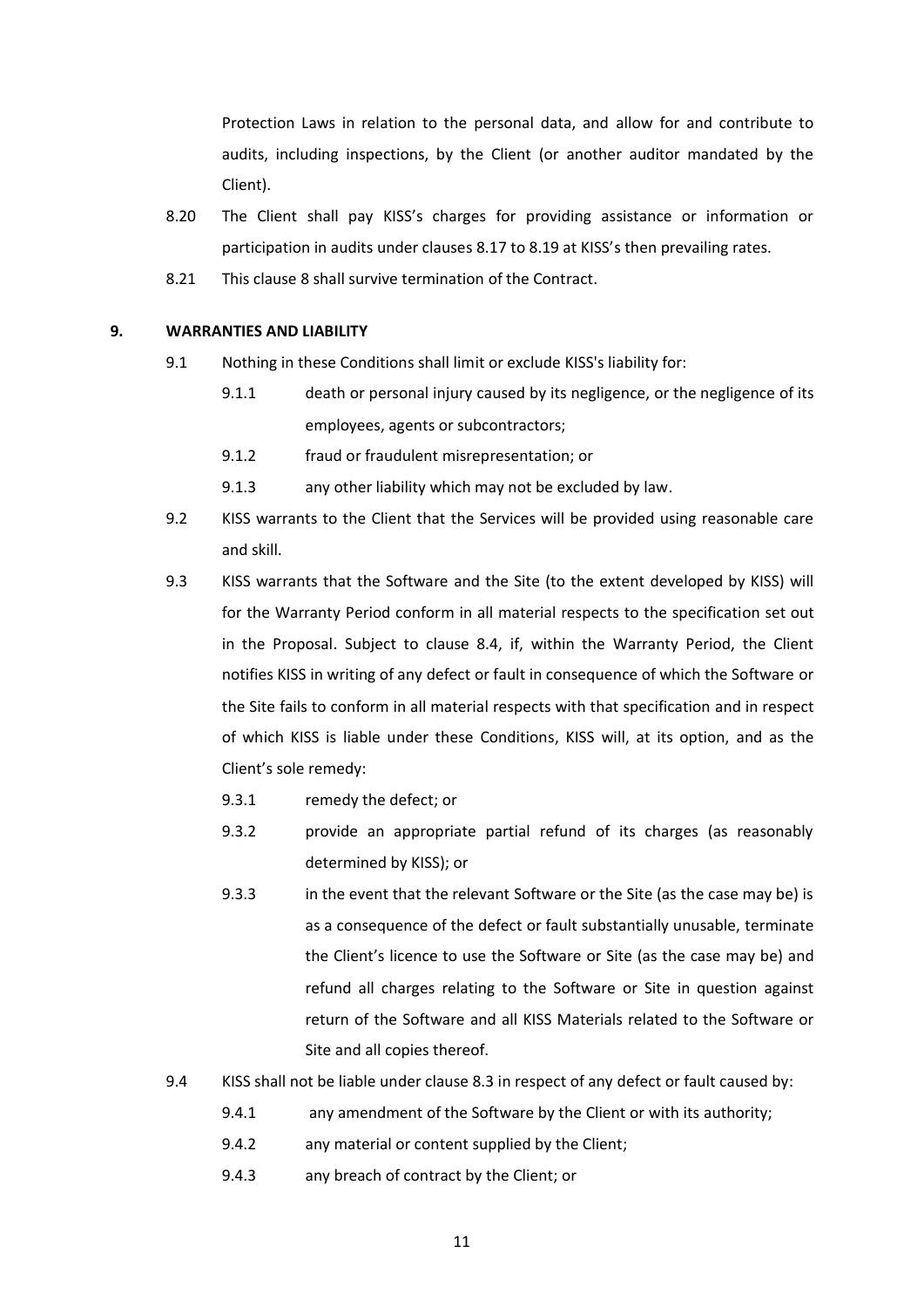9.4.4 any unauthorised, unlawful or malicious act by a third party.

KISS does not warrant that the Software or the Site will function uninterrupted or without downtime or error-free. No warranty is given relating to third-party software or materials, which, if supplied by KISS, are provided "as is".

- 9.5 To the extent that the Services include the posting of material on social media on the Client's behalf, the Client acknowledges that social media activity by its nature carries risk, and that in order to be an effective marketing tool the use of social media requires very prompt action and the Client will not necessarily be consulted prior to the posting being made.
- 9.6 Subject to clause [9.1:](#page-10-1)
	- 9.6.1 KISS shall under no circumstances whatever be liable to the Client, whether in contract, tort (including negligence), breach of statutory duty, or otherwise, for any loss of profit or revenue, or loss or errors in or failure of e-commerce transactions, or any indirect or consequential loss;
	- 9.6.2 KISS's total liability to the Client in respect of all losses arising under or in connection with the Ongoing Services, whether in contract, tort (including negligence), breach of statutory duty, or otherwise, shall in no circumstances exceed the then current annual charge for the relevant Ongoing Service; and
	- 9.6.3 KISS's total liability to the Client in respect of all losses arising under or in connection with the Contract (other than the Ongoing Services), whether in contract, tort (including negligence), breach of statutory duty, or otherwise, shall in no circumstances exceed the amount paid to KISS pursuant to the Proposal excluding any Ongoing Services.
- 9.7 In respect of website hosting services KISS will refund to the Client any service credits it receives from a third party provider to the extent attributable to the Client (as determined by KISS in its reasonable discretion), and if it does so the relevant sums will be set off from any liability KISS has.
- 9.8 Except as set out in these Conditions, all warranties, conditions and other terms implied by statute or common law are, to the fullest extent permitted by law, excluded from the Contract.
- 9.9 Clauses 8.1, 8.6, 8.7 and 8.8 shall survive termination of the Contract.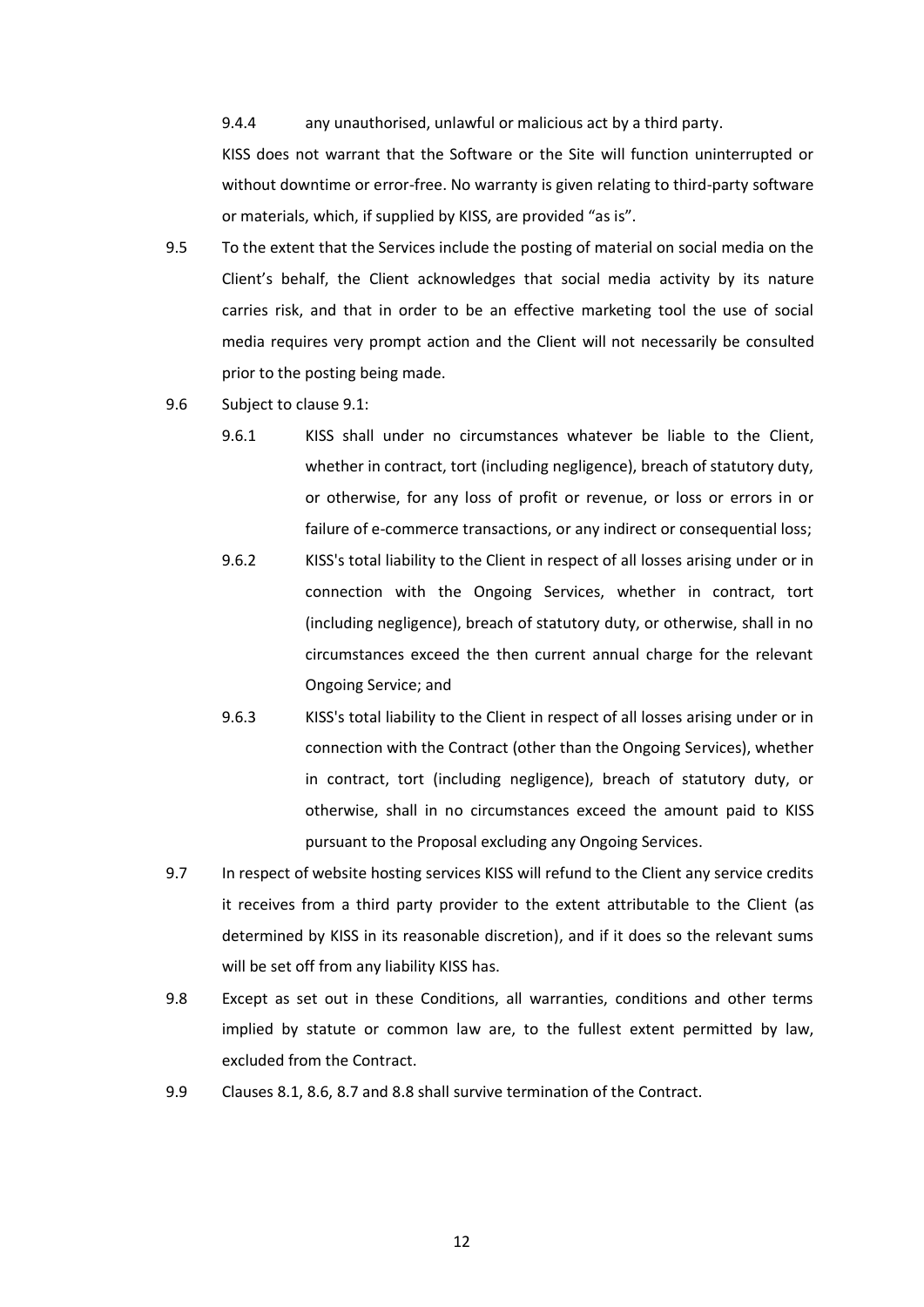#### **10. TERMINATION**

- 10.1 Without limiting its other rights or remedies, each party may terminate the Contract with immediate effect by giving written notice to the other party if:
	- 10.1.1 the other party commits a material breach of the Contract and (if such a breach is remediable) fails to remedy that breach within 30 days of that party being notified in writing of the breach;
	- 10.1.2 the other party enters into any compromise or arrangement with its creditors, a resolution is passed or an order is made for or in connection with the winding up or bankruptcy of that other party (being a company), an administrator, receiver or administrative receiver is appointed in respect of the other party or its assets;
	- 10.1.3 any event occurs with respect to the other party in any jurisdiction that has an effect equivalent or similar to any of the events mentioned in clause 9.1.2;
	- 10.1.4 the other party suspends or ceases, or threatens to suspend or cease, to carry on all or a substantial part of its business.
- 10.2 Without limiting its other rights or remedies, KISS may terminate the Contract with immediate effect by giving written notice to the Client:
	- 10.2.1 if the Client fails to pay any amount due under this Contract on the due date for payment; or
	- 10.2.2 as set out in clause 11.1.
- 10.3 By making an Order the Client commits to paying for all the Services contained in it. In the event that KISS acting in its sole discretion accepts termination of the Services (other than the ongoing Services) contained in the Proposal prior to completion the Client will pay the further sums mentioned in clause 10.1.2. The Client acknowledges that those sums represent a genuine estimate of KISS's loss arising from such termination.
- 10.4 Either party may terminate this Agreement in relation to any of the Ongoing Services by giving the other party not less than one month's notice, to expire no earlier than the anniversary of commencement of the relevant Ongoing Service.
- 10.5 Without limiting its other rights or remedies, KISS shall have the right to suspend provision of the Services under the Contract or any other contract between the Client and KISS if the Client becomes subject to any of the events listed in clause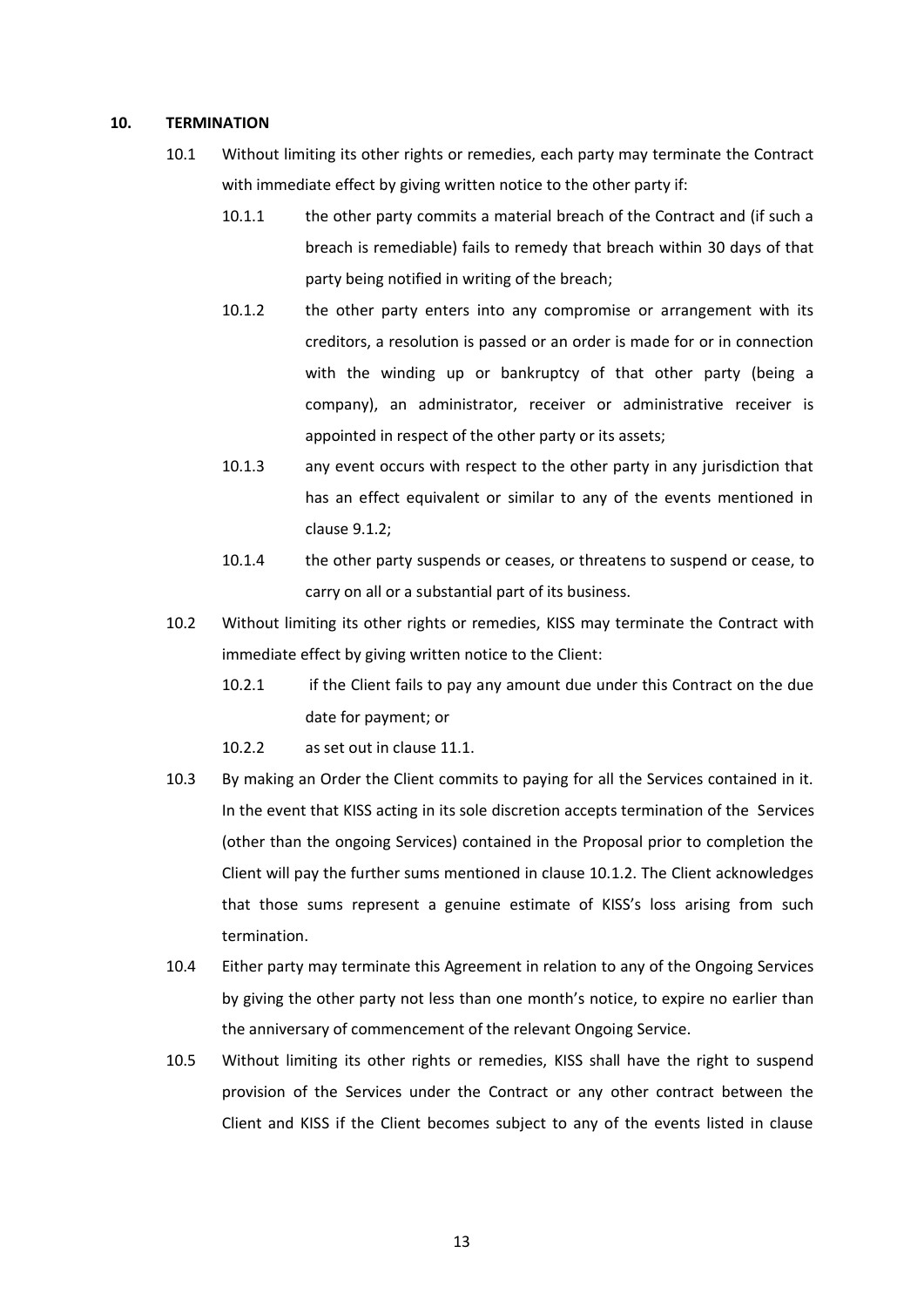9.1.2 to clause 9.1.4, or if the Client fails to pay any amount due under this Contract on the due date for payment.

#### **11. CONSEQUENCES OF TERMINATION**

- 11.1 On termination of the Contract for any reason under clause 9:
	- 11.1.1 the Client shall immediately pay to KISS all of KISS's outstanding unpaid invoices and interest and, in respect of Services supplied but for which no invoice has been submitted, KISS shall submit an invoice, which shall be payable by the Client immediately on receipt (and a due proportion may be invoiced in respect of any Services which have been partially performed);
	- 11.1.2 in the event of termination under clause 9.3 the Client will, in addition to the sums referred to in clause 10.1.1, pay to KISS costs of preparing the Proposal and pitching for its appointment, including all out of pocket costs and internal costs charged at KISS's usual rates;
	- 11.1.3 the Client shall return (or, at KISS's option, delete or destroy) all the KISS Materials and Software except to the extent KISS has agreed in writing the title thereto has been transferred to the Client, and if the Client fails to do so, then KISS may enter the Client's premises and take possession of them;
	- 11.1.4 the accrued rights, remedies, obligations and liabilities of the parties as at expiry or termination shall not be affected, including the right to claim damages in respect of any breach of the Contract which existed at or before the date of termination or expiry; and
	- 11.1.5 clauses which expressly or by implication have effect after termination shall continue in full force and effect (but clause 6.5 shall be terminated).
- 11.2 If any of the Ongoing Services are terminated under clause 9.4, the Client shall return (or, at KISS's option, delete or destroy) all the KISS Materials and Software relating to that Service. The licence in respect of any Software which forms part of the relevant Ongoing Service will be terminated also.

#### **12. GENERAL**

12.1 KISS shall not be liable to the Client as a result of any delay or failure to perform its obligations under this Contract as a result of a Force Majeure Event. If the Force Majeure Event prevents KISS from providing any of the Services for more than 4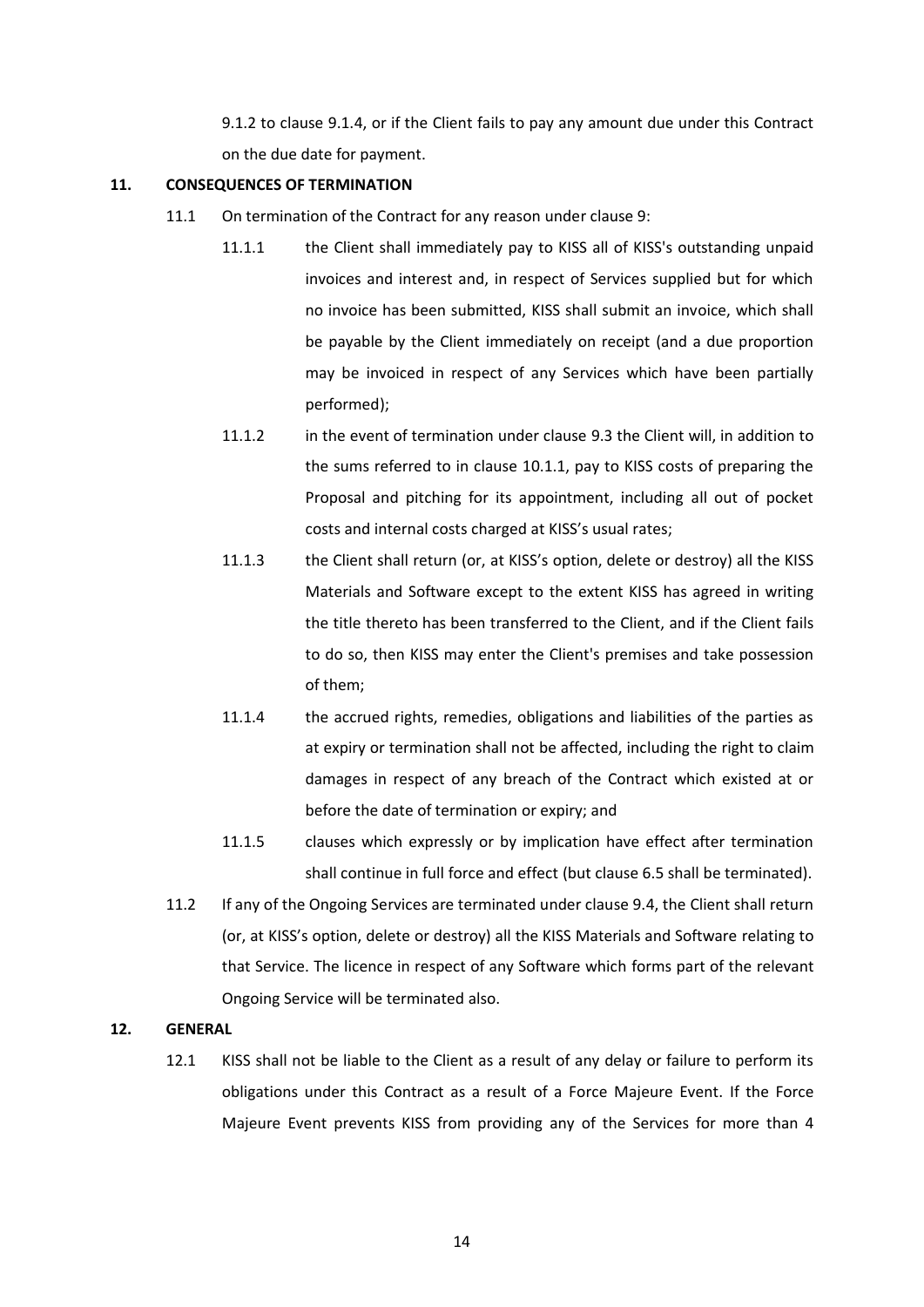weeks, KISS shall, without limiting its other rights or remedies, have the right to terminate this Contract immediately by giving written notice to the Client.

- 12.2 KISS may at any time assign, transfer, charge, subcontract or deal in any other manner with all or any of its rights under the Contract and may subcontract or delegate in any manner any or all of its obligations under the Contract to any third party or agent. The Client shall not, without the prior written consent of KISS, assign, transfer, charge, subcontract or deal in any other manner with all or any of its rights or obligations under the Contract.
- 12.3 Any notice or other communication required to be given to a party under or in connection with this Contract shall be in writing and shall be delivered to the other party personally or sent by prepaid first-class post, recorded delivery or by commercial courier, at its registered office (if a company) or (in any other case) its principal place of business, or sent by email (which, in the case of KISS, shall only be validly sent if sent to [kissadmin@kisscom.co.uk\)](mailto:kissadmin@kisscom.co.uk). Any notice or other communication shall be deemed to have been duly received if delivered personally, when left at the address referred to above or, if sent by pre-paid first-class post or recorded delivery, at 9.00 am on the second Business Day after posting, or if delivered by commercial courier, on the date and at the time that the courier's delivery receipt is signed, or if sent by email, on the next Business Day after transmission. This clause 11.3 shall not apply to the service of any proceedings or other documents in any legal action. For the purposes of this clause, "writing" shall include e-mails.
- 12.4 A waiver of any right under the Contract is only effective if it is in writing and shall not be deemed to be a waiver of any subsequent breach or default. No failure or delay by a party in exercising any right or remedy under the Contract or by law shall constitute a waiver of that or any other right or remedy, nor preclude or restrict its further exercise. No single or partial exercise of such right or remedy shall preclude or restrict the further exercise of that or any other right or remedy. Unless specifically provided otherwise, rights arising under the Contract are cumulative and do not exclude rights provided by law.
- 12.5 If a court or any other competent authority finds that any provision of the Contract (or part of any provision) is invalid, illegal or unenforceable, that provision or partprovision shall, to the extent required, be deemed deleted, and the validity and enforceability of the other provisions of the Contract shall not be affected. If any invalid, unenforceable or illegal provision of the Contract would be valid, enforceable